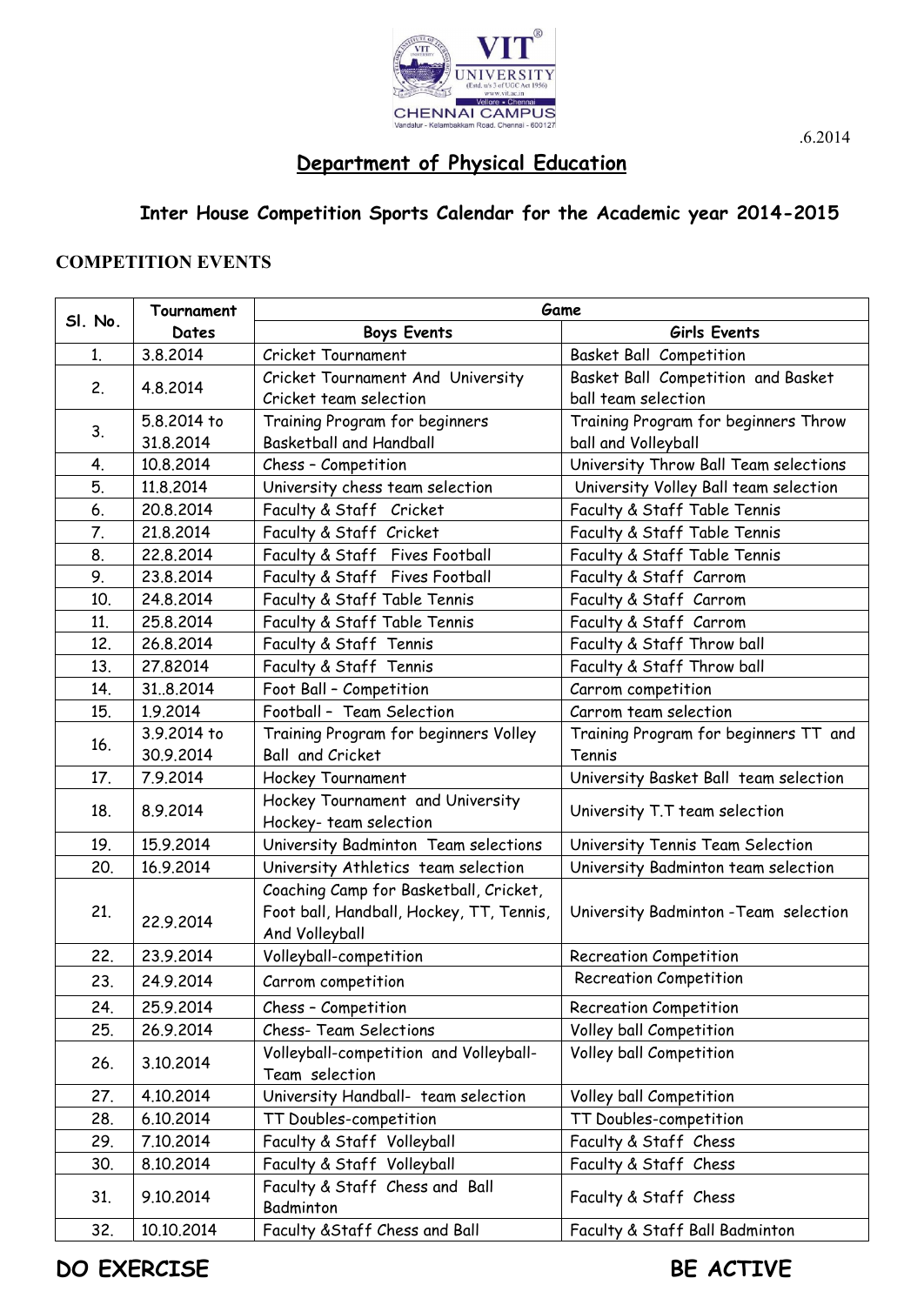

|     |            | Badminton                                       |                                       |
|-----|------------|-------------------------------------------------|---------------------------------------|
| 33. | 11.10.2014 | Faculty & Staff Carrom                          | Faculty & Staff Ball Badminton        |
| 34. | 14.10.2014 | Faculty & Staff Carrom                          | Faculty & Staff Ball Badminton        |
| 35  | 4.12.2014  | Handball - Team Selections                      | Introduction of Soft ball Game        |
| 36  | 5.12.2014  | Handball - Competition                          | Volley Ball team selection            |
| 37  | 6.12.2014  | Training program for beginners Tennis           | Volley ball Competition               |
| 38  | 7.12.2014  | Coaching Camp Riviera                           | Coaching Camp Riviera                 |
| 39  | 5.1.2015   | Coaching Camp Riviera                           | Coaching Camp Riviera                 |
| 40  | 6.1.2015   | Coaching Camp Riviera                           | Coaching Camp Riviera                 |
| 41  | 12.1.2015  | Coaching Camp Riviera                           | Coaching Camp Riviera                 |
| 42  | 13.1.2015  | Coaching Camp Riviera                           | Coaching Camp Riviera                 |
| 43  | 19.1.2015  | Riviera                                         | Riviera                               |
| 44  | 20.1.2015  | Riviera                                         | Rivera                                |
| 45  | 27.1.2015  | Training Program for beginners-<br>Table Tennis | Training Program for beginners Tennis |
| 46  | 2.2.2015   | Cricket - Team Selections                       | Chess team selection                  |
| 47  | 3.2.2015   | Faculty & Staff Table Tennis                    | Chess Competition                     |
| 48  | 9.2.2015   | Cricket - Team Selections                       | Chess Competition                     |
| 49  | 10.2.2015  | Cricket - Competition                           | T.T (doubles) team selection          |
| 50  | 16.2.2015  | Faculty & Staff Table Tennis                    | T.T (doubles) team selection          |
| 51  | 17.2.2015  | Cricket - Competition                           | T.T (doubles) Competition             |
| 52  | 18.2.2015  | Foot Ball - Competition                         | Faculty & Staff Table Tennis          |
|     |            |                                                 | T.T (doubles) Competition             |
| 53  | 20.2.2015  | <b>Basket Ball Team Selection</b>               | <b>Handball Team Selection</b>        |
| 54  | 23.2.2015  | Faculty & Staff Tennis                          | Faculty & Staff Table Tennis          |
| 55  | 24.2.2015  | Hockey - Team Selection                         | Football Team Selection               |
| 56  | 2.3.2015   | <b>Basket Ball Competition</b>                  | <b>Football Team Selection</b>        |
| 57  | 3.3.2015   | Foot Ball - Competition                         | <b>Football Competition</b>           |
| 58  | 9.3.2015   | <b>Basket Ball Competition</b>                  | Throw ball team Selection             |
| 59  | 10.3.2015  | Faculty & Staff Tennis                          | Throw ball team practice              |
| 60  | 16.3.2015  | Hockey - Competition                            | Throw ball practice                   |
| 61  | 17.3.2015  | Hockey - Competition                            | Throw ball competition                |
| 62  | 23.3.2015  |                                                 | Tennis team selection                 |
| 63  | 24.3.2015  | Introduction of Soft ball Game                  | Tennis Competition                    |
| 64  | 30.3.2015  | Soft ball - Team Selection                      | Volley Ball team selection            |
| 65  | 31.3.2015  | Soft Ball - Competition                         | Volley Ball Competition               |
| 66  | 6.4.2015   | Soft Ball - Competition                         | Soft ball introduction                |
| 67  | 7.4.2015   | Athletics - Team Selection                      | Soft ball - Team Selection            |
| 68  | 13.4.2015  | Athletics - Team Selection                      | Soft Ball - Competition               |
| 69  | 14.4.2015  | Athletic - Competition                          | Foot Ball - Team Selections           |
| 70  | 20.4.2015  | Faculty & Staff - Athletic                      | Faculty & Staff - Athletic            |
| 71  | 21.4.2015  | Athletic - Competition                          | HandBall - Competition                |
| 72  | 22.4.2015  | Athletic - Competition                          | Hand Ball - Competition               |
| 73  | 23.4.2015  | Faculty & Staff - Athletic                      | Faculty & Staff - Athletic            |
| 74  | 24.4.2015  | Athletic - Competition                          | Athletics - Team Selection            |
| 75  | 25.4.2015  | Athletic - Competition                          | Athletic - Competition                |
| 76  | 26.4.2015  | Athletic - Competition                          | Athletic - Competition                |